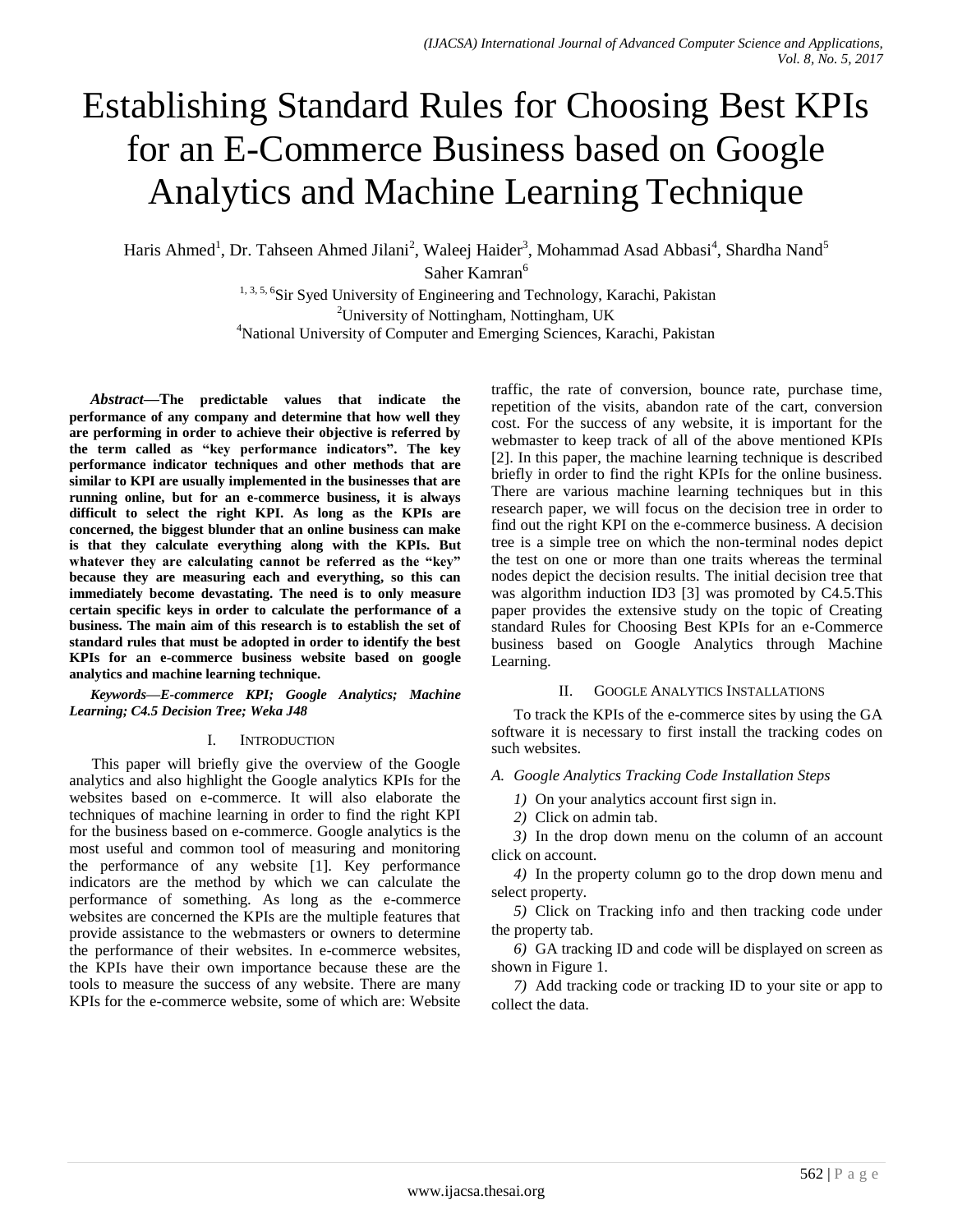| No data received in past 48 hours. Learn more<br>UA-75333972-1<br>(7)<br>Send test traffic<br>Website tracking<br>This is the Universal Analytics tracking code for this property.<br>To get all the benefits of Universal Analytics for this property, copy and paste this code into every webpage y<br>want to track.<br><script><br>(function(i,s,o,g,r,a,m)(i['GoogleAnalyticsObject']=r;i[r]=i[r]  function(){<br>(i[r].q=i[r].q  []).push(arguments)),i[r].l=1*new Date();a=s.createElement(o),</th><th></th></tr><tr><td></td><td></td></tr><tr><td></td><td></td></tr><tr><td></td><td></td></tr><tr><td></td><td></td></tr><tr><td>m=s.getElementsByTagName(o)[0];a.async=1;a.src=g;m.parentNode.insertBefore(a,m)<br>})(window,document/script',https://www.google-analytics.com/analytics.js'/ga');</td><td></td></tr><tr><td>ga('create', 'UA-75333972-1', 'auto');<br>ga('send', 'pageview');</td><td></td></tr><tr><td></script> <td></td> |  |
|----------------------------------------------------------------------------------------------------------------------------------------------------------------------------------------------------------------------------------------------------------------------------------------------------------------------------------------------------------------------------------------------------------------------------------------------------------------------------------------------------------------------------------------------------------------------------------------------------------------------------------------------------------------------------------------------------------------------------------------------------------------------------------------------------------------------------------------------------------------------------------------------------------------------------------------------------------|--|
|----------------------------------------------------------------------------------------------------------------------------------------------------------------------------------------------------------------------------------------------------------------------------------------------------------------------------------------------------------------------------------------------------------------------------------------------------------------------------------------------------------------------------------------------------------------------------------------------------------------------------------------------------------------------------------------------------------------------------------------------------------------------------------------------------------------------------------------------------------------------------------------------------------------------------------------------------------|--|

Fig. 1. Google Analytics Tracking ID & Code

#### *B. Google Analytics Audience Overview*

In Figure 2, the report on GA audience overview is depicted which clearly shows the overview of the performance of the website of the online business including, session numbers, the number of users; both new and those who are returning to the website, the duration of the average sessions, the bounce rate and the sessions that are new[7].



Fig. 2. Google Analytics Audience Overview Report

## III. SET UP E-COMMERCE TRACKING

To see E-commerce data in Google Analytics reports, enable E-commerce for each view in which we want to see the data.

## *A. Enable E-Commerce in GA Reports*

- *1)* First on analytic account you need to sign in.
- *2)* Click Admin then navigate to the view.
- *3)* Select e-commerce setting in the column of view.
- *4)* Click the Enable e-commerce toggle ON.
- *5)* Click on the Next step.
- *6)* Click on Submit.

## *B. Google Analytics Ecommerce Overview*

The report that is shown in Figure 3 depicts the report of ecommerce that enables you to examine the activity of purchase on your application. You will be able to see the information about the product and the transaction, average value of the order, the rate of e-commerce conversion purchase time or any other useful information.



Fig. 3. Google Analytics E-commerce Overview Report

#### IV. KPI FOR AN E-COMMERCE BUSINESS

Common KPIs for an e-commerce business can be categorised into three dimensions presented in Table 1.

- *1)* Sales KPIs.
- *2)* Marketing KPIs.
- *3)* Customer Service KPIs.

| <b>DIMENSION</b>      | KPI                                                                    |
|-----------------------|------------------------------------------------------------------------|
|                       | Sales/revenue: Hourly, daily, weekly, monthly                          |
| <b>SALES KPIs</b>     | Shopping cart abandonment rate<br>Conversion rate                      |
|                       | Average order size<br>Brand or display advertising click-through rates |
|                       | Time on site                                                           |
| <b>MARKETING KPIs</b> | Page views per visit                                                   |
|                       | Unique versus returning visitors                                       |
|                       | Bounce rate                                                            |
|                       | Customer service email count                                           |
| <b>CUSTOMER KPIs</b>  | Customer service chat count                                            |

KPIs can help the e-commerce business to make well versed- decisions. The indicators like pages that are visited and the time spent on a certain site help to determine the views of the visitors about your product, whether they are just steering the page or do the window shopping or they are interested in your product [8].

## V. RESEARCH METHODOLOGY

The research methodology includes: at the starting point we first locate all the KPIs that are associated with the ecommerce business; then with the help of Google analytics tool we determine the score of KPIs. After the determination of the KPI score, we then find the Correlation between the score of KPIs and the revenue that is generated on monthly basis. The last step is to apply the decision tree C4.5 algorithm to develop the rules for best KPI selection for an e-commerce business. In Figure 4 the steps of research methodology are indicated.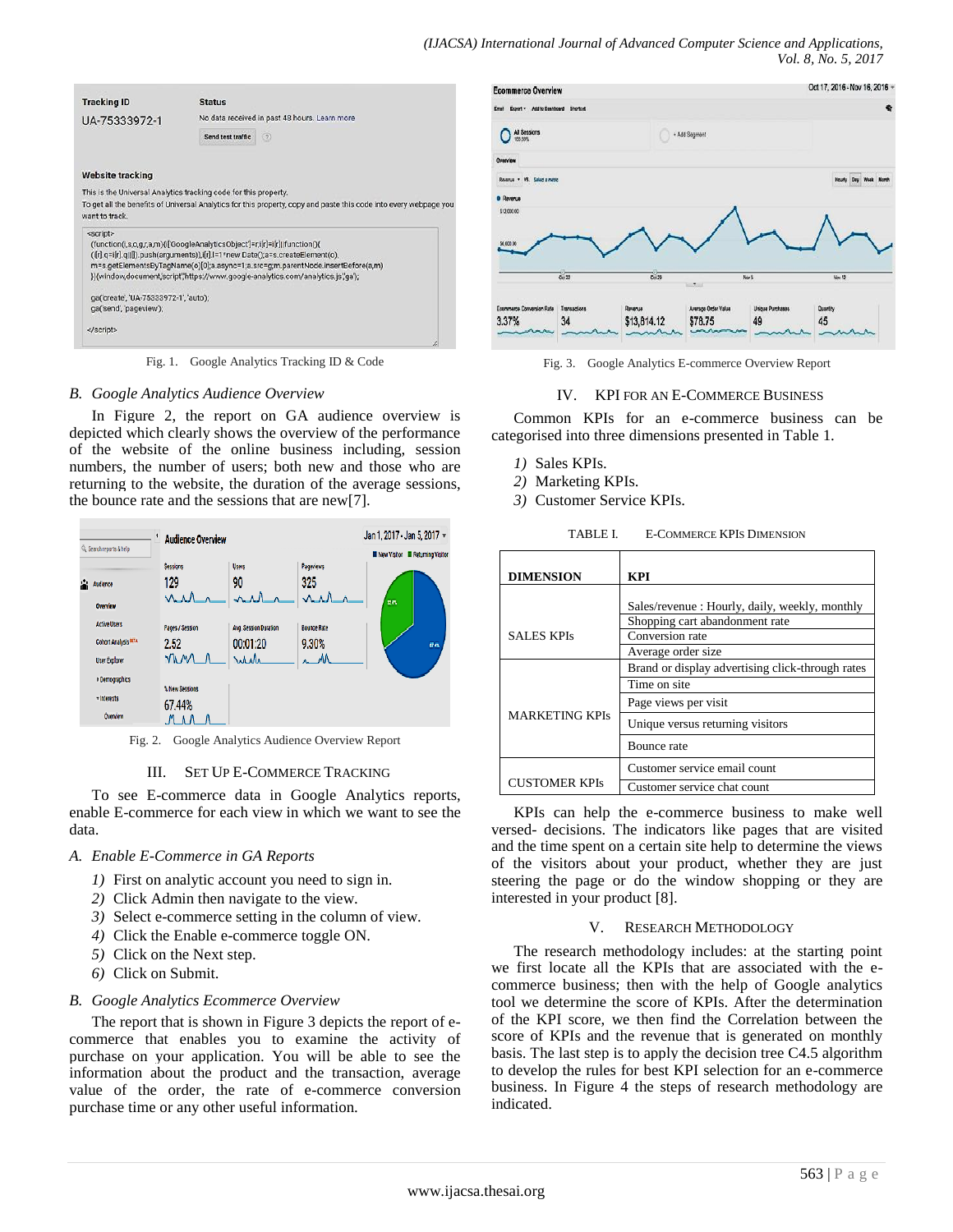

Fig. 4. Research Methodology Steps

#### VI. E-COMMERCE WEBSITE KPI SCORE

With the help of GA and medium sized online shopping store, the twelve KPIs scores were determined. The Table 2 shows the average scores of each KPI in different duration of time.

TABLE II. E-COMMERCE WEBSITE KPI SCORE

| Sr.<br>N <sub>o</sub> | <b>KPI</b>                                              | <b>May 1, 2016</b><br>-Jul 31, 2016<br>Avg. KPI<br>Score | Aug 1, 2016<br>$-$ Oct 31, 2016<br>Avg. KPI<br><b>Score</b> | Nov 1, 2016<br>-Jan 31, 2017<br>Avg. KPI<br>Score |
|-----------------------|---------------------------------------------------------|----------------------------------------------------------|-------------------------------------------------------------|---------------------------------------------------|
| $\mathbf{1}$          | Revenue                                                 | \$15.7K                                                  | \$27.5K                                                     | \$21.3K                                           |
| 2                     | Shopping cart<br>abandonment rate                       | 26%                                                      | 16%                                                         | 15%                                               |
| 3                     | Conversion rate                                         | 5%                                                       | 8%                                                          | 3%                                                |
| $\overline{4}$        | Average order<br>size                                   | \$1.5K                                                   | \$2.2K                                                      | \$1.90K                                           |
| 5                     | Brand or display<br>advertising click-<br>through rates | 29%                                                      | 22%                                                         | 26%                                               |
| 6                     | Average Time on<br>site                                 | 189 seconds                                              | 212 seconds                                                 | 203 seconds                                       |
| 7                     | Average Page<br>views per visit                         | 3.44                                                     | 2.12                                                        | 2.01                                              |
| 8                     | Unique visitors                                         | 36.76%                                                   | 46.4%                                                       | 44%                                               |
| 9                     | returning visitors                                      | 63.24%                                                   | 53.6%                                                       | 55%                                               |
| 10                    | Bounce rate                                             | 12.76%                                                   | 17.87%                                                      | 19.84%                                            |
| 11                    | Customer service<br>Chat count                          | 22                                                       | 10                                                          | 17                                                |
| 12                    | Customer service<br>email count                         | 36                                                       | 28                                                          | 22                                                |

The major goal of the business of e-commerce is to elevate the success of its sales and to enhance the generation of revenue [9]. As indicated in Table 2, we can find the revenue that is generated on the monthly basis by the use of Google analytics, the statistics show that for the month of May to July, August to October and November to July the average revenue is \$15.7K, \$27.5K and \$21.3K respectively. In order to find the association between the scores of each e-commerce KPI and the revenue; we calculate the correlation coefficient between each e-commerce KPI score and revenue.

## VII. THE CORRELATION COEFFICIENT

A correlation coefficient is an arithmetical measure of the amount to which variations to the value of one variable forecasts variation in the value of another [10]. If the variables are positively correlated with each other than their value increase or decrease simultaneously on the other hand if the values of these variables are negatively correlated than the value of one increases decreasing the value of others.

It is easy to understand the calculation of two coefficients that are correlated with each other. Imagine that these coefficients are **X** and **Y** respectively. The **zX** and the **ZY** are the standardised version of the **X** and **Y** and let us suppose that the mean of **zX** and **ZY** is 0 and the standard deviation is **1** respectively. In Equation **1** and **2**, the re-expressions are used in order to find the identical scores.

$$
zX_i = [X_i - mean(X)]/s.d. (X)
$$
 (1)

$$
zY_i = [Y_i - mean(Y)]/s.d. (Y)
$$
 (2)

The definition of the correlation coefficient is stated as the mean product of the standardised score that is clearly shown in the equation number 3.

$$
r_{XY} = sum of [zX_i \times zY_i]/(n-1)
$$
 (3)

*n* shows the size of the sample.

TABLE III. CORRELATION COEFFICIENT B/W KPI SCORES & REVENUE

|                       |                                                                      | May 1, 2016-<br>Jul 31, 2016                                                               | Aug 1, 2016-<br>Oct 31, 2016                                                              | Nov 1, 2016-<br>Jan 31, 2017                                                               |  |
|-----------------------|----------------------------------------------------------------------|--------------------------------------------------------------------------------------------|-------------------------------------------------------------------------------------------|--------------------------------------------------------------------------------------------|--|
| Sr.<br>N <sub>0</sub> | <b>KPI</b>                                                           | <b>Correlation</b><br>$\mathbf{b}/\mathbf{w}$<br>KPI_Score &<br>Monthly_<br><b>Revenue</b> | <b>Correlation</b><br>$\mathbf{b}/\mathbf{w}$<br>KPI Score &<br>Monthly<br><b>Revenue</b> | <b>Correlation</b><br>$\mathbf{b}/\mathbf{w}$<br>KPI Score &<br>Monthly_<br><b>Revenue</b> |  |
| $\mathbf{1}$          | Shopping cart<br>abandonment<br>rate                                 | $-0.93$                                                                                    | $-0.89$                                                                                   | $-0.91$                                                                                    |  |
| $\overline{2}$        | Conversion rate                                                      | 0.67                                                                                       | 0.77                                                                                      | 0.87                                                                                       |  |
| 3                     | Average order<br>size                                                | 0.54                                                                                       | 0.49                                                                                      | 0.50                                                                                       |  |
| $\overline{4}$        | Brand or<br>display<br>advertising<br>0.30<br>click-through<br>rates |                                                                                            | 0.34                                                                                      | 0.32<br>0.79<br>0.29                                                                       |  |
| 5                     | Average Time<br>on<br>site(Seconds)                                  | 0.73<br>0.87                                                                               |                                                                                           |                                                                                            |  |
| 6                     | Average Page<br>0.23<br>views per visit                              |                                                                                            | 0.32                                                                                      |                                                                                            |  |
| $\overline{7}$        | Unique visitors                                                      | 0.22                                                                                       | 0.61                                                                                      | 0.67                                                                                       |  |
| 8                     | returning<br>visitors                                                | 0.40                                                                                       | 0.38                                                                                      | 0.22                                                                                       |  |
| 9                     | Bounce rate                                                          | $-0.23$                                                                                    | $-0.62$                                                                                   | $-0.69$                                                                                    |  |
| 10                    | Customer<br>service Chat<br>count                                    | 0.23                                                                                       | 0.32                                                                                      | 0.73                                                                                       |  |
| 11                    | Customer<br>service email<br>count                                   | 0.43                                                                                       | 0.36                                                                                      | 0.23                                                                                       |  |

Table 3 presented the value of correlated coefficient between scores of each KPI and the revenue that is generated in the different duration of time.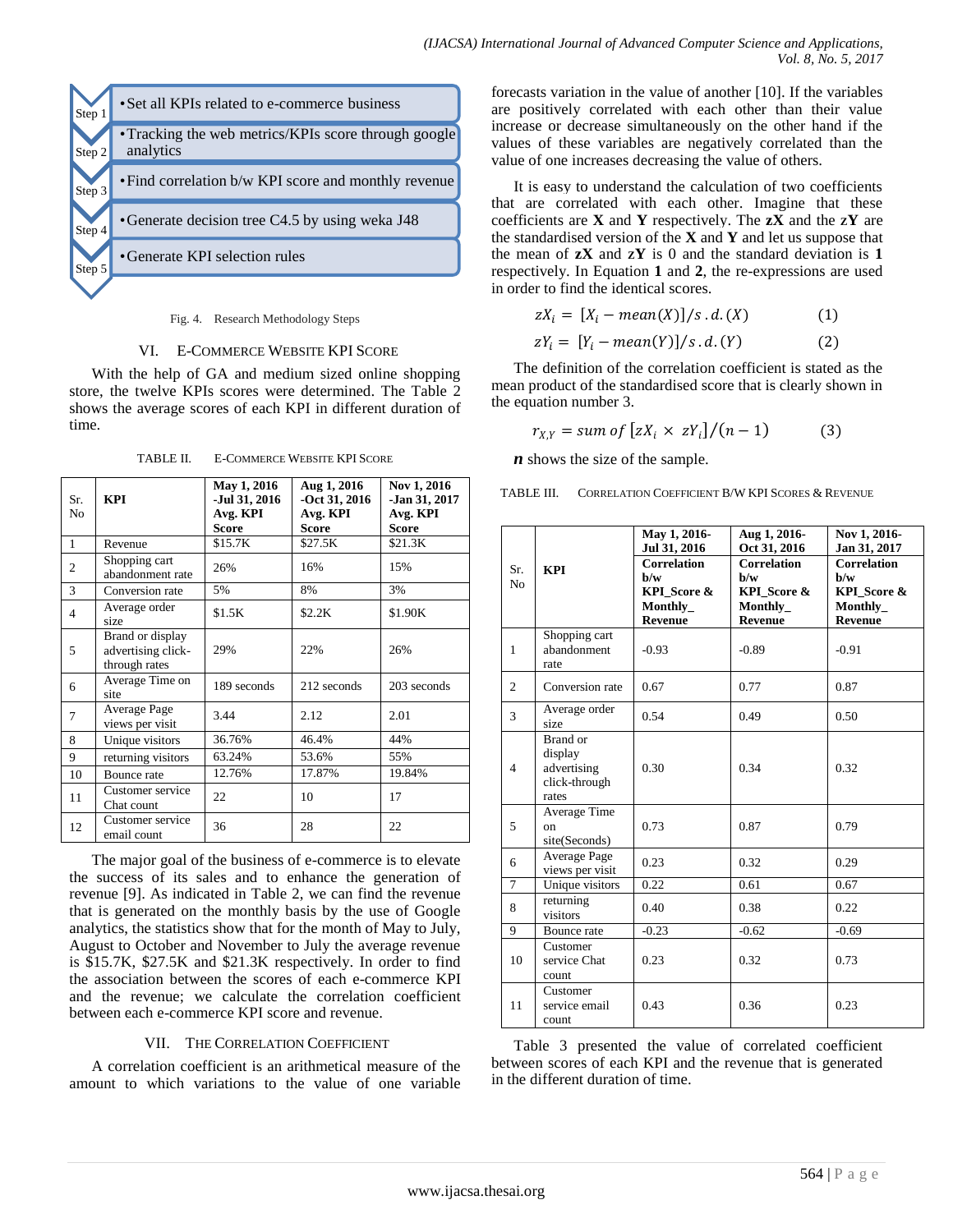As a part of pre-processing the continuous data set of KPI is transformed into the categorical form by the estimated

width of the desired intervals, as shown in the Table 4.

| TABLE IV. | CATEGORICAL PARTITIONING OF E-COMMERCE KPI DATA SET |  |
|-----------|-----------------------------------------------------|--|
|           |                                                     |  |

|                |                                                  | <b>Partitioned data</b>                                           |                                                                                          |  |
|----------------|--------------------------------------------------|-------------------------------------------------------------------|------------------------------------------------------------------------------------------|--|
| Sr. No         | <b>KPI</b>                                       | Avg. KPI Score                                                    | Correlation b/w KPI_Score & Monthly_ Revenue                                             |  |
|                | Shopping cart abandonment rate                   | [low, medium, high]<br>$<15\%, 15-20\% > 20\%$                    | {weak, moderate, strong}<br>$\{0.20 - 0.39, 0.40 - 0.59, 0.60 - 1.0\}$<br>$(-ve or +ve)$ |  |
| 2              | Conversion rate                                  | (low, medium, high)<br>$<$ 5%, 5-10%, >10% }                      | {weak, moderate, strong}<br>$\{0.20 - 0.39, 0.40 - 0.59, 0.60 - 1.0\}$<br>$(-ve or +ve)$ |  |
| 3              | Average order size (\$)                          | $\{low, medium, high\}$<br>$\langle 1k, 1k-3k\rangle 3k$          | {weak, moderate, strong}<br>$\{0.20 - 0.39, 0.40 - 0.59, 0.60 - 1.0\}$<br>$(-ve or +ve)$ |  |
| $\overline{4}$ | Brand or display advertising click-through rates | $\{low, medium, high\}$<br>$\langle 30\%, 30-40\%, >40\% \rangle$ | {weak, moderate, strong}<br>$(-ve or +ve)$ {0.20-0.39, 0.40-0.59, 0.60-1.0}              |  |
| 5              | Average Time on site(Seconds)                    | $\{low, medium, high\}$<br>$<$ 200,200-400,>400 }                 | {weak, moderate, strong}<br>$(-ve or +ve)$ {0.20-0.39, 0.40-0.59, 0.60-1.0}              |  |
| 6              | Average Page views per visit                     | (low, medium, high)<br>$<2.2 - 5 > 5$                             | {weak, moderate, strong}<br>$(-ve or +ve)$ {0.20-0.39, 0.40-0.59, 0.60-1.0}              |  |
| 7              | Unique visitors                                  | $\{low, medium, high\}$<br>$<30\%$ , 30-40%, >40% }               | {weak, moderate, strong}<br>$(-ve or +ve)$<br>$\{0.20 - 0.39, 0.40 - 0.59, 0.60 - 1.0\}$ |  |
| 8              | returning visitors                               | (low, medium, high)<br>$<40\%$ , 40-55%, >55% }                   | {weak, moderate, strong}<br>$\{0.20 - 0.39, 0.40 - 0.59, 0.60 - 1.0\}$<br>$(-ve or +ve)$ |  |
| 9              | Bounce rate                                      | {low, medium, high}<br>$<10\%$ , 10-15%, >15% }                   | {weak, moderate, strong}<br>$(-ve or +ve)$<br>$\{0.20 - 0.39, 0.40 - 0.59, 0.60 - 1.0\}$ |  |
| 10             | Customer service Chat count                      | $\{low, medium, high\}$<br>$<15,15-20,>20$                        | {weak, moderate, strong}<br>$(-ve or +ve)$ {0.20-0.39, 0.40-0.59, 0.60-1.0}              |  |
| 11             | Customer service email count                     | [low, medium, high]<br>$<25,25-30,>30$ }                          | {weak, moderate, strong}<br>$(-ve or +ve)$ {0.20-0.39, 0.40-0.59, 0.60-1.0}              |  |

The Table 5 clearly shows the e-commerce KPIs' data that is converted into the categorical form.

|                |                                                      | May 1, 2016-Jul 31, 2016 |                                                                         | Aug 1, 2016-Oct 31, 2016 |                                                                                           | Nov 1, 2016-Jan 31, 2017 |                                                                                             |
|----------------|------------------------------------------------------|--------------------------|-------------------------------------------------------------------------|--------------------------|-------------------------------------------------------------------------------------------|--------------------------|---------------------------------------------------------------------------------------------|
| Sr.<br>No      | <b>KPI</b>                                           | Avg. KPI<br><b>Score</b> | <b>Correlation</b><br>h/w<br><b>KPI</b> Score<br>$&$ Monthly<br>Revenue | Avg. KPI<br><b>Score</b> | <b>Correlation</b><br>$\mathbf{b}/\mathbf{w}$<br><b>KPI</b> Score<br>& Monthly<br>Revenue | Avg.KPI<br><b>Score</b>  | <b>Correlation</b><br>$\mathbf{b}/\mathbf{w}$<br><b>KPI</b> Score<br>$&$ Monthly<br>Revenue |
|                | Shopping cart abandonment rate                       | High                     | Strong                                                                  | Medium                   | Strong                                                                                    | Medium                   | Strong                                                                                      |
| 2              | Conversion rate                                      | Medium                   | Strong                                                                  | Medium                   | Strong                                                                                    | Low                      | Strong                                                                                      |
| 3              | Average order size                                   | Medium                   | Moderate                                                                | Medium                   | Moderate                                                                                  | Medium                   | Moderate                                                                                    |
| $\overline{4}$ | Brand or display advertising click-<br>through rates | Low                      | Weak                                                                    | Low                      | Weak                                                                                      | Low                      | Weak                                                                                        |
| 5              | Average Time on site(Seconds)                        | Low                      | Strong                                                                  | Medium                   | Strong                                                                                    | Medium                   | Strong                                                                                      |
| 6              | Average Page views per visit                         | Medium                   | Weak                                                                    | Medium                   | Weak                                                                                      | Medium                   | Weak                                                                                        |
| $\overline{7}$ | Unique visitors                                      | Medium                   | Weak                                                                    | High                     | Strong                                                                                    | High                     | Strong                                                                                      |
| 8              | returning visitors                                   | High                     | Moderate                                                                | Medium                   | Weak                                                                                      | Medium                   | Weak                                                                                        |
| 9              | Bounce rate                                          | Medium                   | Weak                                                                    | High                     | Strong                                                                                    | High                     | Strong                                                                                      |
| 10             | Customer service Chat count                          | High                     | Weak                                                                    | Low                      | Weak                                                                                      | Medium                   | Strong                                                                                      |
| 11             | Customer service email count                         | High                     | Moderate                                                                | Medium                   | Weak                                                                                      | Low                      | Weak                                                                                        |

| TABLE V. | CATEGORICAL E-COMMERCE KPI DATA SET |
|----------|-------------------------------------|
|          |                                     |

In the next stage the categorical data is provided as an input to Weka J4.8 to generate Decision tree C4.5.

## VIII. DECISION TREE C4.5

The controlled approach of classification is represented by the decision tree. A decision tree is a type of a tree that is simple to describe on which the non-terminal nodes depict the test on one or more than one traits whereas the terminal nodes depict the decision results. The initial decision tree that was algorithm induction ID3 [3] was promoted by C4.4 [4, 5]. The package of WEKA classifier has its own form of C4.5 that is

referred as J4.8. The C4.5 uses the measures of information gain and ratio of gain as the criteria of splitting respectively [11]. The decision tree follows the steps that are stated below:

**Step 1:** The assumption is being made that *n* will be the output test and set *T* is acting as a tuple training sample for the class label, the training sample  $T$  then categorised into the various subsets  $\{T1, T2, \ldots, Tn\}$ . So that we will be able to measure the entropy of the sample  $T$  (in bits):

$$
info(T) = -\sum_{i=1}^{k} ((freq(C_i, T)/|T|) \times \log_2(freq(C_i, T)/|T|)) \tag{4}
$$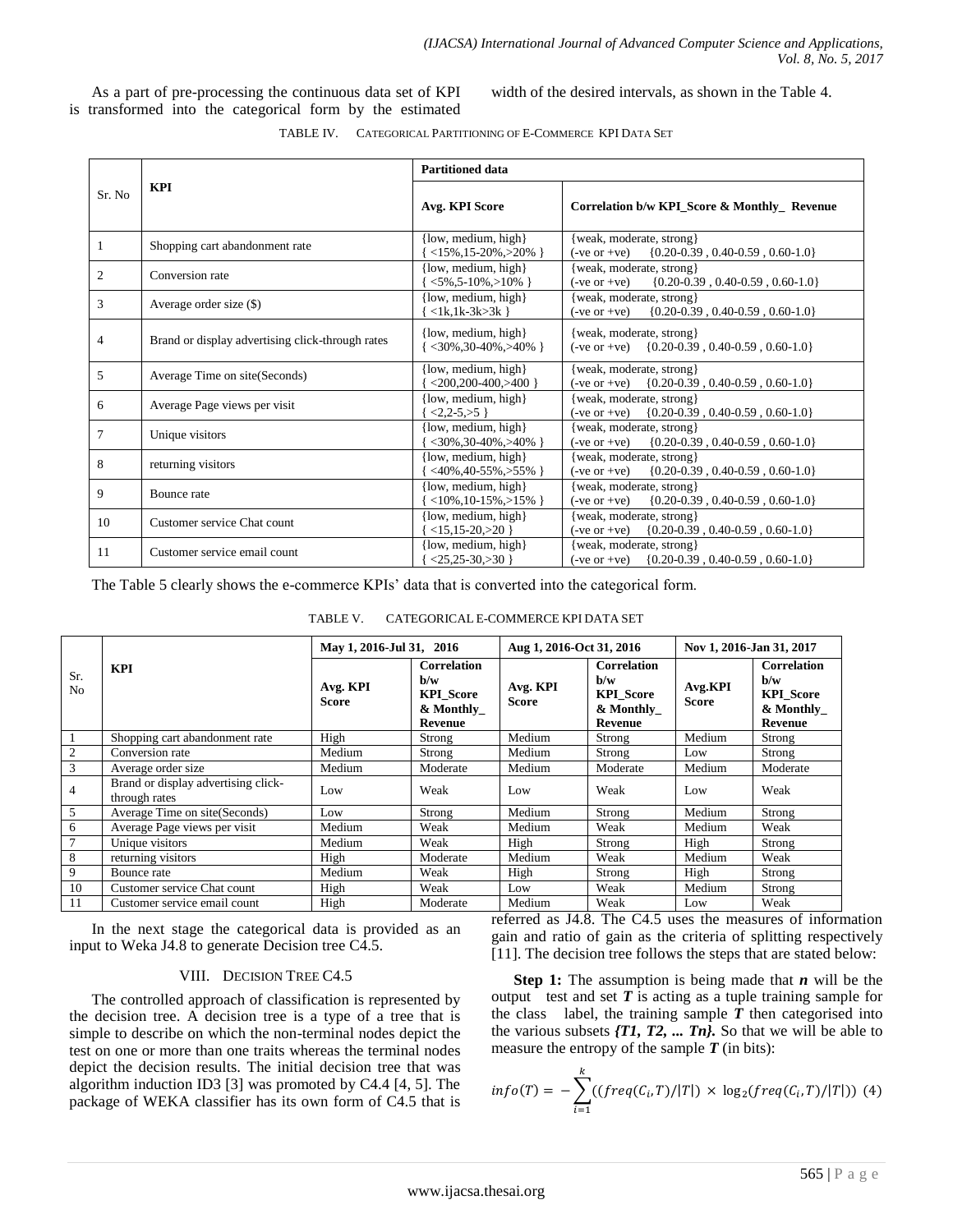**Step 2:** According to the particular value of property the sample  $T$  is divided, Then the property  $T's$  information entropy is:

$$
infox(T) = -\sum_{i=1}^{n} ((|T_i|/|T|) \times info(T_i))
$$
 (5)

**Step 3:** The difference between the original requirement of the information and the new one [6] is referred as the information gain. With the help of Eq. (4) and Eq. (5), we may be able to find a gain standard that is given as:

$$
Gain(X) = info(T) - info(x(T) (6)
$$

**Step 4:** There is a flaw associated with the gain standard that the examination has many variations from the different situations of output but on the other hand the gain standard is useful to develop the compact decision tree. So it must be given by standardisation that is indicated as:

$$
Split - info(X) = -\sum_{i=1}^{n} ((|T_i|/|T|) \log_2(|T_i|/|T|)) (7)
$$

The gain standard that we find is:

$$
Gain-ratio(X) = gain(X)/split - info(x) \quad (8)
$$

In Table 6 the KPI training data set is depicted and it is presented as the input to Weka J48

| TABLE VI. |  | THE TRAINING KPI DATA SET |
|-----------|--|---------------------------|
|-----------|--|---------------------------|

| Sr. No.        | <b>KPI</b>                                       | Avg.<br><b>KPI_Score</b> | Correlation b/w KPI Score &<br><b>Monthly_Revenue</b> | <b>Class</b>   |
|----------------|--------------------------------------------------|--------------------------|-------------------------------------------------------|----------------|
| 1              | Shopping Cart Abandonment Rate                   | High                     | Strong                                                | Yes            |
| $\mathfrak{2}$ | Shopping Cart Abandonment Rate                   | Medium                   | Strong                                                | Yes            |
| 3              | <b>Conversion Rate</b>                           | Medium                   | Strong                                                | Yes            |
| 4              | <b>Conversion Rate</b>                           | Low                      | Strong                                                | N <sub>o</sub> |
| 5              | Average Order Size                               | Medium                   | Moderate                                              | No             |
| 6              | Brand Or Display Advertising Click-Through Rates | Low                      | Weak                                                  | N <sub>o</sub> |
| $\overline{7}$ | Average Time On Site(Seconds)                    | Low                      | Strong                                                | No             |
| 8              | Average Time On Site(Seconds)                    | Medium                   | Strong                                                | Yes            |
| 9              | Average Page Views Per Visit                     | Medium                   | Weak                                                  | No             |
| 10             | <b>Unique Visitors</b>                           | Medium                   | Weak                                                  | No             |
| 11             | <b>Unique Visitors</b>                           | High                     | Strong                                                | Yes            |
| 12             | <b>Returning Visitors</b>                        | High                     | Moderate                                              | No             |
| 13             | <b>Returning Visitors</b>                        | Medium                   | Weak                                                  | No             |
| 14             | <b>Bounce Rate</b>                               | Medium                   | Weak                                                  | No             |
| 15             | <b>Bounce Rate</b>                               | High                     | Strong                                                | Yes            |
| 16             | <b>Customer Service Chat Count</b>               | High                     | Weak                                                  | N <sub>o</sub> |
| 17             | <b>Customer Service Chat Count</b>               | Low                      | Weak                                                  | No             |
| 18             | <b>Customer Service Chat Count</b>               | Medium                   | Strong                                                | Yes            |
| 19             | <b>Customer Service Email Count</b>              | High                     | Moderate                                              | No             |
| 20             | <b>Customer Service Email Count</b>              | Medium                   | Weak                                                  | No             |
| 21             | <b>Customer Service Email Count</b>              | Low                      | Weak                                                  | No             |

IX. STEPS TO GENERATE DECISION TREE C4.5 IN WEKA J48

*1)* Develop a set of data by using MS Excel, MS Access or any other tool and then save it in the format of CSV.

*2)* Weka explorer is then started in the next step.

*3)* The next step is to Open your CSV file and then save it in the format of ARFF.

*4)* From the choose button select the J48 after clicking on the classify tab.

*5)* Any suitable test option is selected in the second last step.

*6)* The result will be shown after clicking on the start button this is the last step.

To view the graphical form of a decision tree, click on the option "visualise tree" which is present in pop-up menu of result list. In Figure 5, the graphical view of a tree is shown which is created by Weka J48. [12]